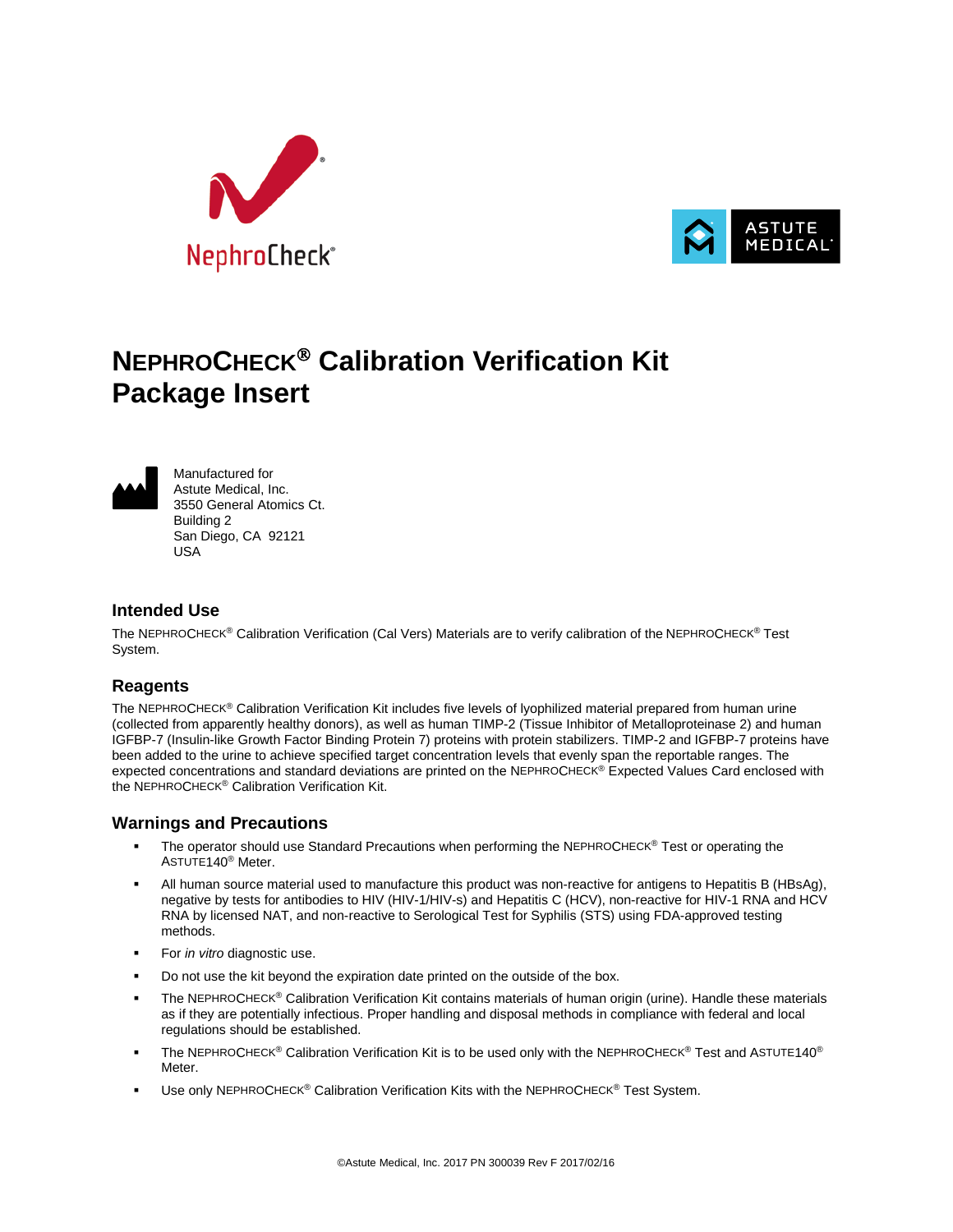The NEPHROCHECK® Calibration Verification Kit requires the use of calibrated precision pipette(s). It is recommended that the users review the proper procedures for the use of these devices in order to ensure accurate dispensing of volumes.

#### **Storage and Stability**

- The NEPHROCHECK® Calibration Verification material is lyophilized.
- Prior to opening the NEPHROCHECK® Calibration Verification Kit, inspect the vials for cracks, chips or broken seals. Do not use any vials if you encounter any damage.
- Prior to opening the NEPHROCHECK<sup>®</sup> Calibration Verification Kit, verify that the contents within each vial appear dry. Do not use any Calibration and Verification kit vial if the contents appear to be wet.
- Ensure the reconstituted NEPHROCHECK® Calibration Verification Material is completely dissolved prior to use. Do not use if contents do not appear to be fully dissolved.
- Once opened and reconstituted, each NEPHROCHECK® Calibration Verification Kit Vial is stable for 8 hours when stored capped at room temperature 20–25○C (68–77○F).
- Each NEPHROCHECK® Calibration Verification Kit Vial is intended for single use only. Each NephroCheck® Calibration and Verification Kit Vial should not be stored after opening or use.
- Each unopened NEPHROCHECK® Calibration Verification Kit Vial is stable until the expiration date printed on the box when stored refrigerated or frozen between -20°C – 4°C (-4°F – 39.2°F).

## **Materials Provided**

NEPHROCHECK® Calibration and Verification Kit (part number 500009) containing:

- NEPHROCHECK<sup>®</sup> Calibration Verification Vial Level 1  $|$  CAL VERS  $|1|$  .......1 x 500 µL (lyophilized)
- NEPHROCHECK<sup>®</sup> Calibration Verification Vial Level 2  $\boxed{\text{CAL VERS} 2$  ....... 1 X 500 µL (lyophilized)
- NEPHROCHECK<sup>®</sup> Calibration Verification Vial Level 3  $\boxed{\text{CAL VERS} 3}$  ....... 1 X 500 µL (lyophilized)
- NEPHROCHECK<sup>®</sup> Calibration Verification Vial Level 4  $\vert$  CAL VERS  $\vert$  4  $\vert$  ....... 1 X 500 µL (lyophilized)
- NEPHROCHECK<sup>®</sup> Calibration Verification Vial Level 5  $\sqrt{\frac{1}{100}}$  ....... 1 × 500 µL (lyophilized)
- NEPHROCHECK® Calibration Verification Kit Package Insert ................................................ 1
- NEPHROCHECK® Calibration Verification Expected Values Card ........................................... 1

#### **Materials Required But Not Provided**

- ASTUTE140® Meter Kit (PN 500017)
- NEPHROCHECK<sup>®</sup> Test Kit (PN 500011)
- NEPHROCHECK<sup>®</sup> Test Buffer Solution (included in the NEPHROCHECK<sup>®</sup> Test Kit)
- Calibrated precision pipette, capable of dispensing 100 µL and 500 µL

#### **Quality Control Considerations**

Good Laboratory Practice suggests that the NEPHROCHECK® Calibration Verification Kit should be tested:

- At least once every 6 months
- After ASTUTE140<sup>®</sup> Meter maintenance or servicing
- In accordance with local, state, and/or federal regulations or accreditation requirements

## **Calibration and Verification Procedure**

NOTE: THE NEPHROCHECK® Calibration Verification vials should be prepared following the procedures for preparing and testing patient samples with the NEPHROCHECK® Test. (For more details, see the NEPHROCHECK® Test Package Insert)

Prepare each NEPHROCHECK® Calibration Verification Kit Vial as follows:

1. Configure the ASTUTE140® Meter to test the Calibration Verification vial (See "Testing a Patient Sample" in the ASTUTE140® Meter User Manual for detailed instructions).

NOTE: When prompted for Patient ID, enter 001, 002, 003, 004, or 005 corresponding to each NEPHROCHECK® Calibration Verification Vial level to be run.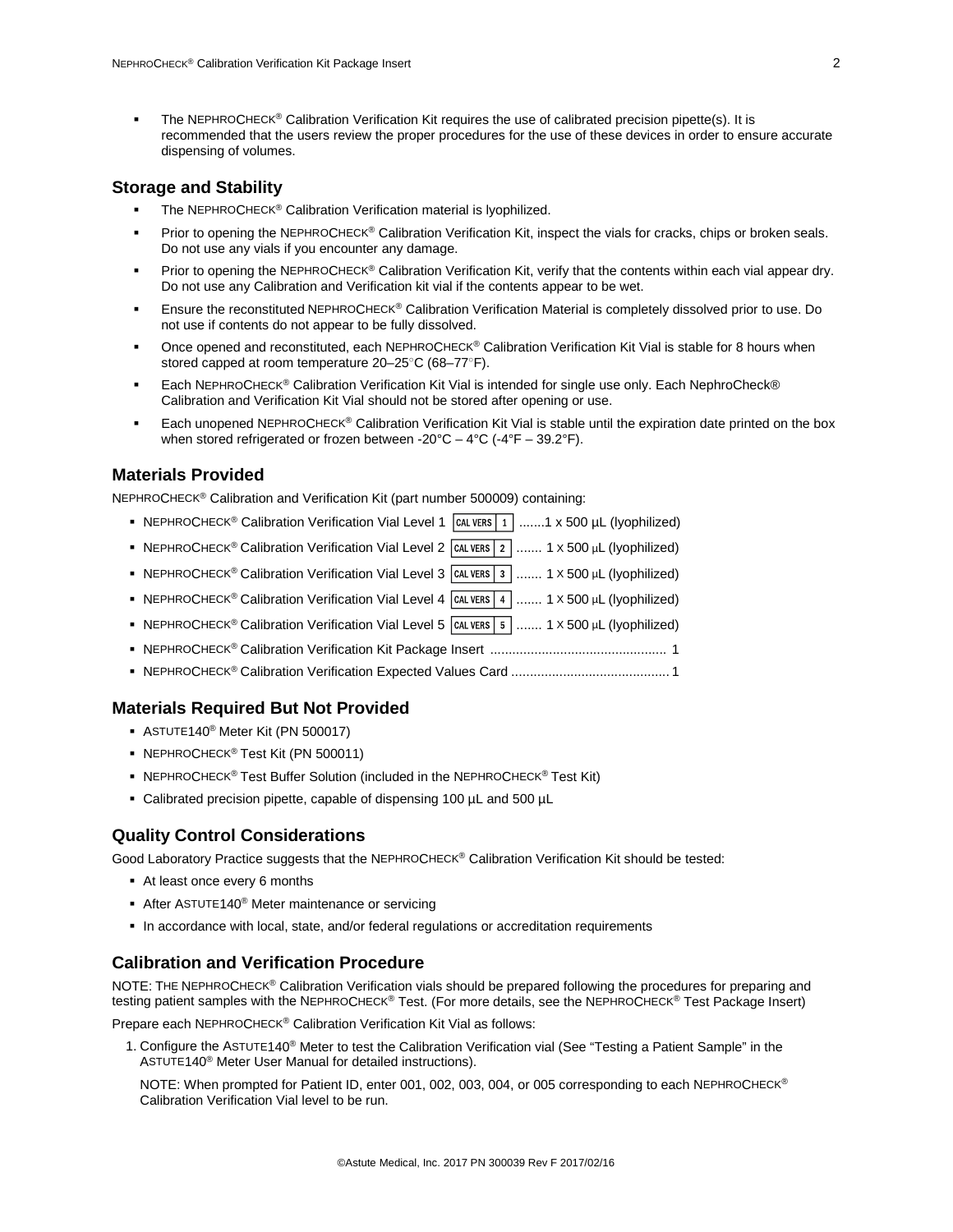- 2. Remove the cap from a single NEPHROCHECK® Calibration Verification Vial (Level 1, 2, 3, 4 or 5).
- 3. Add 500 µL deionized water using a calibrated, precision pipette.
- 4. Recap the vial and invert the vial three times to mix.
- 5. Visually confirm the lyophilized material is completely dissolved before use.
- 6. Remove a new NEPHROCHECK® Test Cartridge and NEPHROCHECK® Test Conjugate Vial from the foil pouch and place on a flat surface.
- 7. Each NEPHROCHECK® Test Conjugate Vial contains a single conjugate bead. Remove the cap from the NEPHROCHECK® Test Conjugate Vial. Visually inspect the cap and vial to ensure that the conjugate bead has not adhered to the cap and is present in the vial. If the bead has adhered to the cap, place the cap on the vial and tap three times. Repeat if necessary until the bead drops into the vial. Do not touch the bead or attempt to remove the bead from the cap by any other means.
- 8. Pipette 100 µL of NEPHROCHECK<sup>®</sup> Test Buffer Solution (included in the NEPHROCHECK® Test Kit) into the conjugate vial containing the conjugate bead. This will result in reconstitution of the conjugate bead into solution.
- 9. Pipette 100 uL of reconstituted NEPHROCHECK® Calibration Verification solution into the NEPHROCHECK® Test Conjugate Vial that now contains the reconstituted conjugate bead solution. Mix thoroughly (mix at least three times using the pipette tip).
- 10. Pipette 100 µL of mixed Conjugate Vial solution into the designated sample port on the NEPHROCHECK® Test cartridge. Wait approximately one minute for the sample to be absorbed into the round well.



- 11. Using the grips on the side of the NEPHROCHECK® Test cartridge, position the cartridge inside the ASTUTE140<sup>®</sup> Meter drawer with the Astute Medical logo towards the inside of the meter drawer. Keep the NEPHROCHECK® Test cartridge horizontal and avoid tipping the test cartridge during placement into the ASTUTE140<sup>®</sup> Meter drawer.
- 12. Close the ASTUTE140® Meter drawer. In approximately 20 minutes the Calibration and Verification result will be displayed (The NEPHROCHECK® Test incubation time must be  $\leq 25$  minutes from the sample incubation time set in the ASTUTE140<sup>®</sup> Meter). The ASTUTE140<sup>®</sup> Meter will display a single numerical value per level run.
- 13. Press the  $\triangle$  key to open the ASTUTE140<sup>®</sup> Meter drawer. Each calibration verification vial and conjugate vial is intended for single use only. Remove the NEPHROCHECK® Test cartridge and discard the cartridge, the Calibration Verification Vial, and the conjugate vial in accordance with local regulations. The NEPHROCHECK® Calibration Verification Kit Vial is intended for single use only.
- 14. Repeat steps 1–13 for the remaining four levels of NEPHROCHECK® Calibration Verification Kit Vials.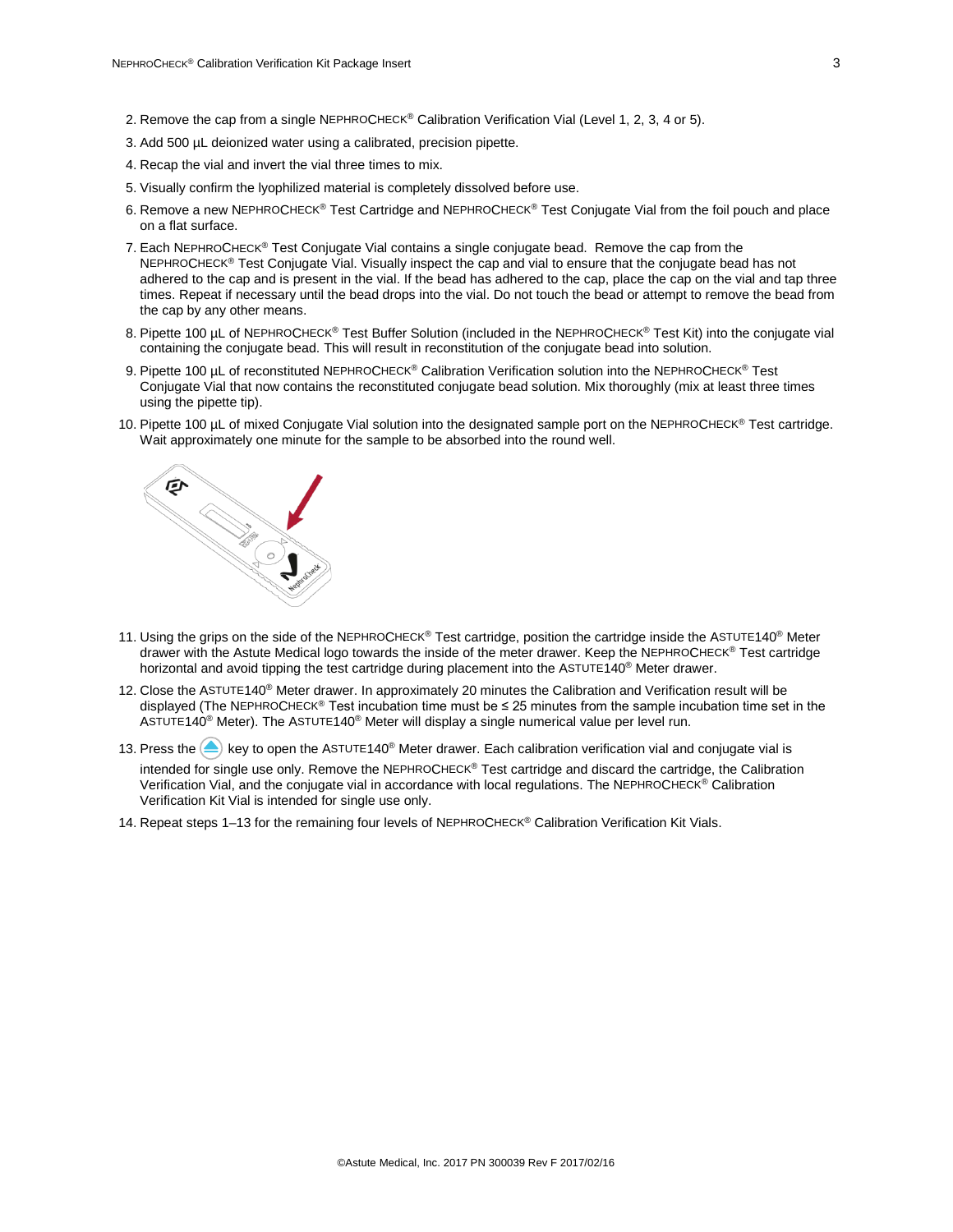

## **NEPHROCHECK® Calibration Verification Preparation Process**

#### **Results**

The ASTUTE140® Meter automatically calculates a single numerical risk result for each NEPHROCHECK® Calibration Verification level that is tested. This result is displayed on the ASTUTE140® Meter screen after the NEPHROCHECK® Test procedure is completed; results for the individual markers are not displayed. Compare the displayed result with the information provided on the back of the NEPHROCHECK® Expected Values Card to ensure the results fall within the published ranges. If any of the levels fall outside the acceptable range, test that specific level again using a new NEPHROCHECK® Test Kit. If it does not fall into the assigned range after re-testing, contact Astute Medical Technical Support. The NEPHROCHECK® Test results are also stored in the ASTUTE140® Meter memory and may be accessed at any time (See "Review and Management of Test Results" in the ASTUTE140® Meter User Manual).

#### **Expected Results**

Expected values are determined by testing the NEPHROCHECK® Calibration Verification materials with the NEPHROCHECK® Test during product manufacturing. The expected value ranges are determined from the average and standard deviation of these testing results.

#### **Standardization**

The NEPHROCHECK® Calibration Verification Kit is traceable to reference standard solutions that contain defined mass (concentration) of TIMP-2 and IGFBP-7 proteins, in accordance with EN ISO 17511. The NEPHROCHECK® Calibration Verification materials and NEPHROCHECK® Test cartridges are traceable to the same reference standard solutions.

#### **Limitations of the Procedure**

The ranges given for the expected values are intended only as guidelines. Laboratories should determine their ranges and standard deviations based on their own testing policies and tolerance limits.

#### **Ordering and Contact Information**

NEPHROCHECK® Calibration Verification Kit (PN 500009)

For questions regarding the use or performance of the NEPHROCHECK® Calibration Verification Kit or any Astute Medical, Inc. product, please contact Astute Technical Support.

## **Contact Information**

Astute Medical, Inc. 3550 General Atomics Ct. Building 2 San Diego, CA 92121 USA Phone: +1 (855) 317-2788 (Monday thru Friday, 8am – 5pm PST*)* Fax: +1 (858) 332-0690 Email: [technicalsupport@astutemedical.com](mailto:technicalsupport@astutemedical.com) Website[: www.astutemedical.com](http://www.astutemedical.com/)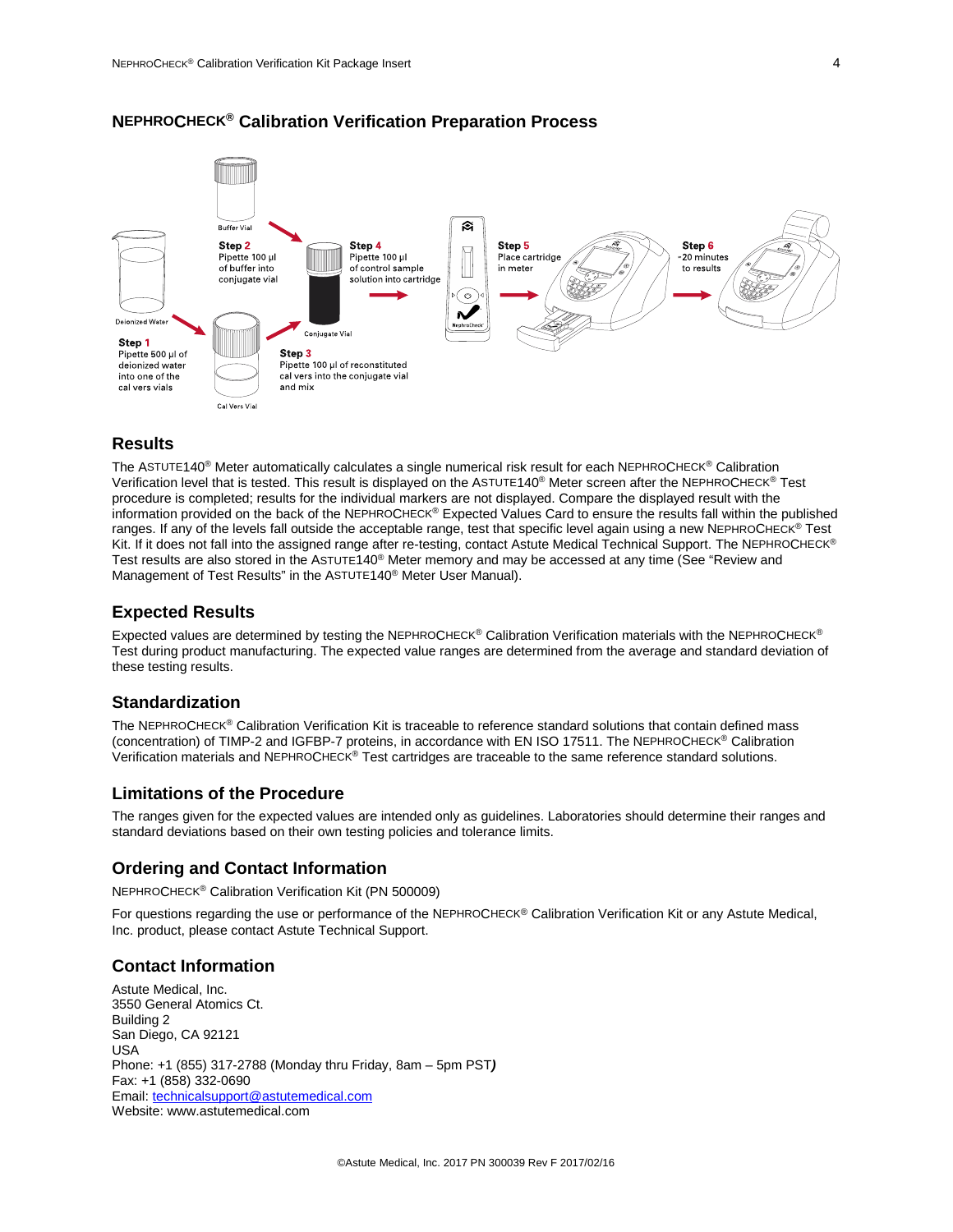## **Symbols Glossary**

| Symbol                                  | <b>Standard</b><br><b>Reference</b> | <b>Symbol Title</b>                           | <b>Symbol</b><br><b>Reference</b><br><b>Number</b> | <b>Symbol Description as Provided</b><br>by the Referenced Standard                                                         |
|-----------------------------------------|-------------------------------------|-----------------------------------------------|----------------------------------------------------|-----------------------------------------------------------------------------------------------------------------------------|
|                                         | a                                   | Manufacturer                                  | 5.1.1                                              | Indicates the medical device<br>manufacturer, as defined in EU<br>Directives 90/385/EEC, 93/42/EEC<br>and 98/79/EC.         |
| $\left\vert \mathbf{i}\right\vert$      | a                                   | Consult<br>instructions for use               | 5.4.3                                              | Indicates the need for the user to<br>consult the instructions for use.                                                     |
| <b>REF</b>                              | a                                   | Catalogue number                              | 5.1.6                                              | Indicates the manufacturer's catalogue<br>number so that the medical device can<br>be identified.                           |
| ∣LOT∣                                   | a                                   | Batch code                                    | 5.1.5                                              | Indicates the manufacturer's batch<br>code so that the batch or lot can be<br>identified.                                   |
| <b>IVD</b>                              | a                                   | In vitro diagnostic<br>medical device         | 5.5.1                                              | Indicates a medical device that is<br>intended to be used as an in vitro<br>diagnostic medical device.                      |
|                                         | a                                   | Use-by date                                   | 5.1.4                                              | Indicates the date after which the<br>medical device is not to be used.                                                     |
|                                         | a                                   | Do not re-use                                 | 5.4.2                                              | Indicates a medical device that is<br>intended for one use, or for use on a<br>single patient during a single<br>procedure. |
|                                         | a                                   | Temperature limit                             | 5.3.7                                              | Indicates the temperature limits to<br>which the medical device can be safely<br>exposed.                                   |
|                                         | a                                   | <b>Biological risks</b>                       | 5.4.1                                              | Indicates that there are potential<br>biological risks associated with the<br>medical device.                               |
| $\overline{\textsf{X}}$                 | b                                   | Average,<br>Sample mean                       | 1.15                                               | Arithmetic mean; sum of random<br>variables in a random sample divided<br>by the number of terms in the sum                 |
|                                         | b                                   | <b>Standard Deviation</b>                     | 2.37                                               | Positive square root of the variance                                                                                        |
| <b>CONTENTS</b>                         | с                                   | <b>Kit Contents</b>                           | $\overline{\phantom{a}}$                           | <b>Kit Contents</b>                                                                                                         |
| <b>EXPECTED VALUES</b>                  | С                                   | Expected values                               | $\overline{\phantom{a}}$                           | Expected values                                                                                                             |
| <b>EXPECTED VALUES CARD</b>             | c                                   | <b>Expected Values</b><br>Card                |                                                    | <b>Expected Values Card</b>                                                                                                 |
| CALIBRATION VERIFICATION (CAL VERS) KIT | С                                   | Calibration<br>Verification<br>(Cal Vers) Kit |                                                    | Calibration Verification (Cal Vers) Kit                                                                                     |
| CAL VERS 1                              | с                                   | Calibration<br>Verification Vial 1            | --                                                 | <b>Calibration Verification Vial 1</b>                                                                                      |
| CAL VERS 2                              | с                                   | Calibration<br>Verification Vial 2            |                                                    | <b>Calibration Verification Vial 2</b>                                                                                      |
| CAL VERS 3                              | с                                   | Calibration<br>Verification Vial 3            |                                                    | <b>Calibration Verification Vial 3</b>                                                                                      |